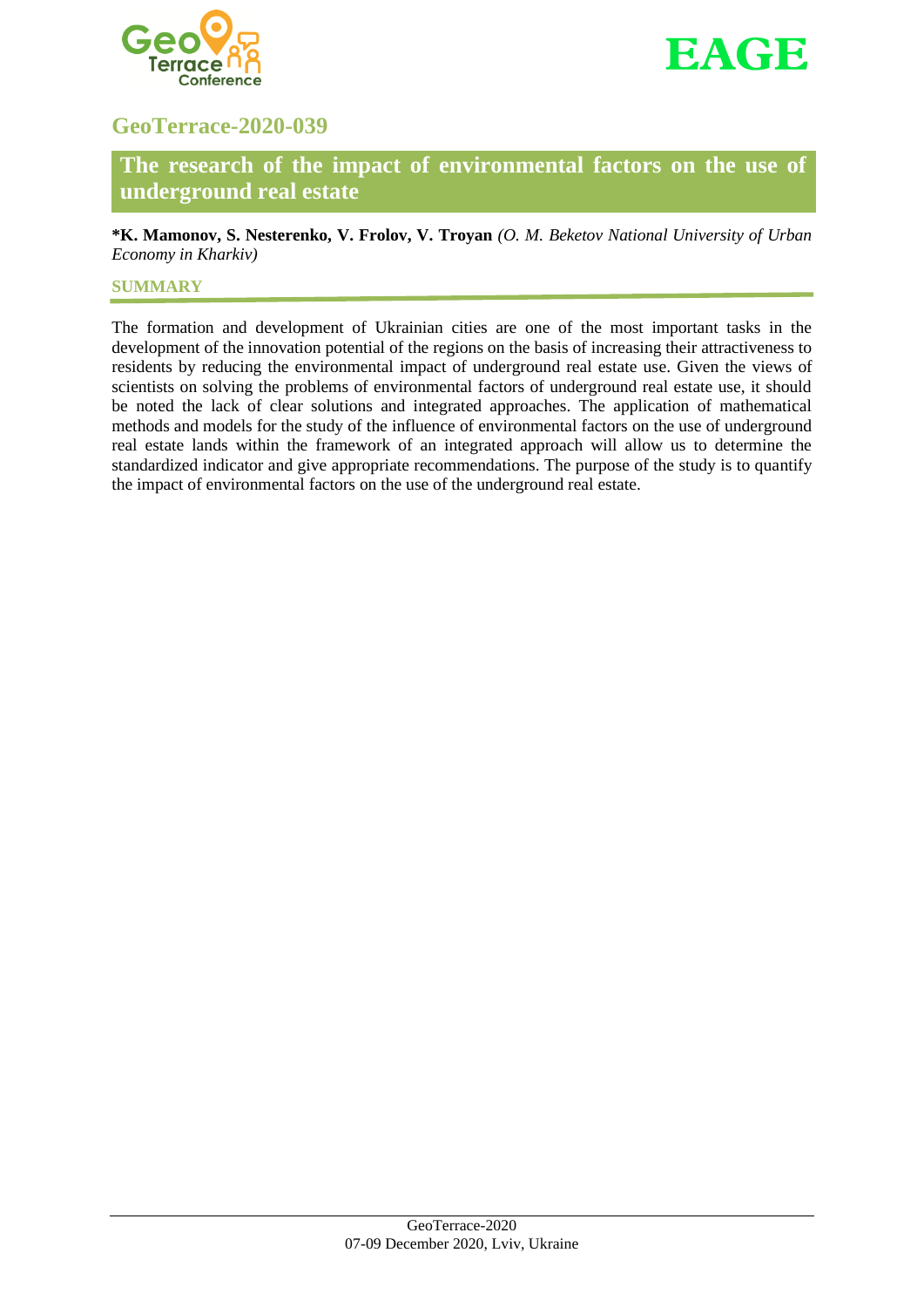



### **Introduction**

Currently, in large cities there are conditions under which the use of underground real estate is not always taken into account the impact of environmental factors, and therefore it is necessary to improve methodological approaches to taking into account environmental factors in its assessment. One of the essential aspects of consumer characteristics of underground real estate in the settlements of Ukraine is ecological, which often goes unnoticed by researchers, appraisers and land users. We should also mention the weak information resource for environmental assessment, as well as the lack of effective technical, legal and economic levers that ensure monitoring and improving the efficiency of underground land use of cities. All the above reasons reduce the environmental characteristics of the underground real estate and its importance in the urban environment (Lykhohrud, 2000; Law of Ukraine, 2011). However, the objective circumstances associated with the difficult environmental situation and the growing importance of the development of underground real estate use emphasize the relevance of the study.

The formation and development of Ukrainian cities is one of the most important tasks in the development of the innovation potential of the regions on the basis of increasing their attractiveness to residents by reducing the environmental impact of underground real estate use. Given the views of scientists on solving the problems of environmental factors of underground real estate use, it should be noted the lack of clear solutions and integrated approaches. In their scientific works, scientists (Danylyshyn**,** 2008**,** p. 256; Lykhohrud, 2000) focused on the environmental factors of land use in settlements, studied the legislative aspects of regulating the impact of environmental indicators and information support of environmental monitoring of land use at the regional level. In this direction, the research of scientists (Williamson, 1997; Ho et al., 2013), who highlighted the influence of environmental factors in determining the value of real estate, deserves attention. On the basis of their developments, the existing methods of land and real estate valuation are oriented. In (Korniiets  $\&$ Savenko, 2017; Van Oosterom, 2013), researchers identified the most important factors influencing the use of real estate lands of settlements, using mathematical and cartographic methods of their evaluation. The application of mathematical methods and models for the study of the influence of environmental factors on the use of underground real estate lands within the framework of an integrated approach will allow to determine the standardized indicator and give appropriate recommendations. The purpose of the study is to quantify the impact of environmental factors on the use of underground real estate. To achieve this goal, the following tasks are solved: 1) analysis of previous research in the field of research on the impact of environmental factors on the use of underground real estate; 2) development of an information basis for the implementation of the method of assessment of the integrated environmental indicator of underground real estate use; 3) determining the directions of development and implementation of the method of assessment of the integrated ecological indicator of underground real estate use; 4) carrying out a quantitative assessment of the impact of environmental factors on the use of underground real estate; 5) development of directions of application of the integrated indicator of ecological influence in the system of use of lands of underground real estate.

## **Methods of investigation**

To determine the ecological factor influencing the use of underground real estate  $E_{pn}$ , the choice of the system of ecological factors as a set of quality status of the natural environment  $E_{pn1}$ , acceptable norms of real estate  $E_{pn2}$  and anthropogenic impacts of underground real estate  $E_{pn3}$ . The generalizing indicator of a qualitative condition of a natural environment of ecological influence on use of the earths of underground real estate was formed taking into account indicators (Korniiets et al., 2017; Pieri et al., 1996): the condition of the soil of the site of the underground real estate; the state of the surface layer of air in the area of the underground real estate; the degree of landscaping of the territory of the underground real estate; condition of water bodies located in the area of the underground real estate object; availability of forest resources in the area of underground real estate.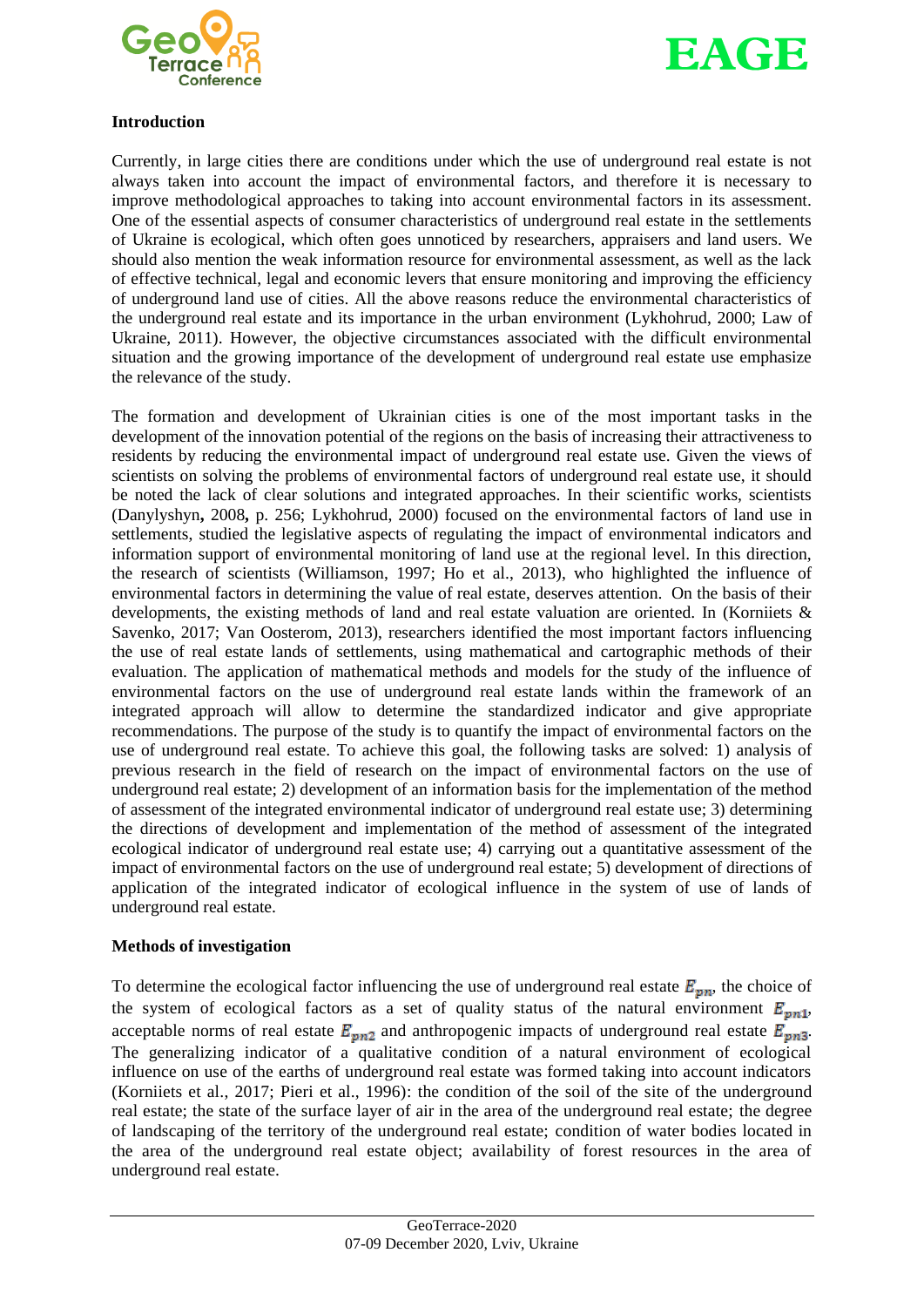



The generalized indicator of admissible norms of use of objects of underground real estate was formed at the expense of indicators: noise impact on the space of the underground real estate object; pollination and gassiness of the location of the underground real estate object; soil deformations of the location of the underground real estate object; erosion of soil processes on the surface of the underground real estate; dangers of landslides on the land plot of underground real estate; qualitative characteristics of air in the voids of the soil of the underground real estate.

The development of a method and models for assessing the integrated environmental indicator of underground real estate use was carried out on the basis of stages: 1) determining the components of the formation of generalizing indicators of environmental impact of underground real estate use; 2) assessment of generalized indicators of ecological impact of underground real estate use with the use of inverse matrices. 3) development of a scale of integrated indicator of environmental impact of underground real estate use. 4) assessment of the integrated indicator of environmental impact of underground real estate use. 5) development of directions of application of the integrated indicator of ecological influence in the system of use of lands of underground real estate.

The scheme of realization of a method of an estimation of an integrated ecological indicator of use of the earths of underground real estate is presented on Figure 1.



*Figure 1 Scheme of implementation of the method of estimation of the integrated ecological indicator of underground real estate use*

Within the framework of the proposed method, the components of the formation of generalizing indicators of the ecological impact of the use of underground real estate lands are determined (1-3, 6). An inverse matrix model was used to assess the general indicators of the environmental impact of underground real estate use. For this purpose, a corresponding matrix of its components is constructed for each generalizing indicator. The general form of the matrix was as follows:

$$
A_{E_{pmi}} = \begin{bmatrix} 1 & E_{pmi} / E_{pmi} & E_{pmi} / E_{pmi} & E_{pmi} / E_{pmi} \\ E_{pmi} / E_{pmi} & 1 & E_{pmi} / E_{pmi} & E_{pmi} / E_{pmi} \\ E_{pmi} / E_{pmi} & 1 & E_{pmi} / E_{pmi} & E_{pmi} / E_{pmi} \\ E_{pmi} / E_{pmi} & E_{pmi} / E_{pmi} & E_{pmi} / E_{pmi} & E_{pmi} / E_{pmi} \\ E_{pmi} / E_{pmi} & E_{pmi} / E_{pmi} & E_{pmi} / E_{pmi} & 1 & E_{pmi} / E_{pmi} \\ E_{pmi} / E_{pmi} & E_{pmi} / E_{pmi} & E_{pmi} / E_{pmi} & 1 & E_{pmi} / E_{pmi} \\ E_{pmi} / E_{pmi} & E_{pmi} / E_{pmi} & E_{pmi} / E_{pmi} & 1 & \end{bmatrix},
$$

According to the constructed matrix for unification of indicators, taking into account their mutual influence and assessment of generalizing indicators of ecological impact of underground real estate use, an inverted matrix was built, which had the form:

$$
1/A_{E_{pni}} = \begin{bmatrix} 1 & 1/(E_{pni1}/E_{pni2} & 1/(E_{pni1}/E_{pni3} & 1/(E_{pni1}/E_{pni4} & 1/(E_{pni1}/E_{pni5}) \\ 1/(E_{pni2}/E_{pni11} & 1 & 1/(E_{pni2}/E_{pni2} & 1/(E_{pni2}/E_{pni4} & 1/(E_{pni2}/E_{pni5}) \\ 1/(E_{pni1}/E_{pni1} & 1/(E_{pni12}/E_{pni2} & 1 & 1/(E_{pni2}/E_{pni5} & 1/(E_{pni4}/E_{pni5}) \\ 1/(E_{pni4}/E_{pni1} & 1/(E_{pni4}/E_{pni2} & 1/(E_{pni4}/E_{pni3} & 1/(E_{pni5}/E_{pni5} & 1/(E_{pni5}/E_{pni5} & 1/(E_{pni5}/E_{pni6} & 1/(E_{pni5}/E_{pni6} & 1/(E_{pni5}/E_{pni6} & 1/(E_{pni5}/E_{pni7} & 1/(E_{pni5}/E_{pni6} & 1/(E_{pni5}/E_{pni7} & 1/(E_{pni6}/E_{pni7} & 1/(E_{pni6}/E_{pni8} & 1/(E_{pni7}/E_{pni8} & 1/(E_{pni6}/E_{pni8} & 1/(E_{pni7}/E_{pni8} & 1/(E_{pni8}/E_{pni8} & 1/(E_{pni8}/E_{pni8} & 1/(E_{pni9}/E_{pni8} & 1/(E_{pni9}/E_{pni8} & 1/(E_{pni9}/E_{pni8} & 1/(E_{pni9}/E_{pni8} & 1/(E_{pni9}/E_{pni9} & 1/(E_{pni9}/E_{pni9} & 1/(E_{pni9}/E_{pni8} & 1/(E_{pni9}/E_{pni8} & 1/(E_{pni9}/E_{pni8} & 1/(E_{pni9}/E_{pni8} & 1/(E_{pni9}/E_{pni8} & 1/(E_{pni9}/E_{pni9} & 1/(E_{pni9}/E_{pni9} & 1/(E_{pni9}/E_{pni9} & 1/(E_{pni9}/E_{pni9} & 1/(E_{pni9}/E_{pni
$$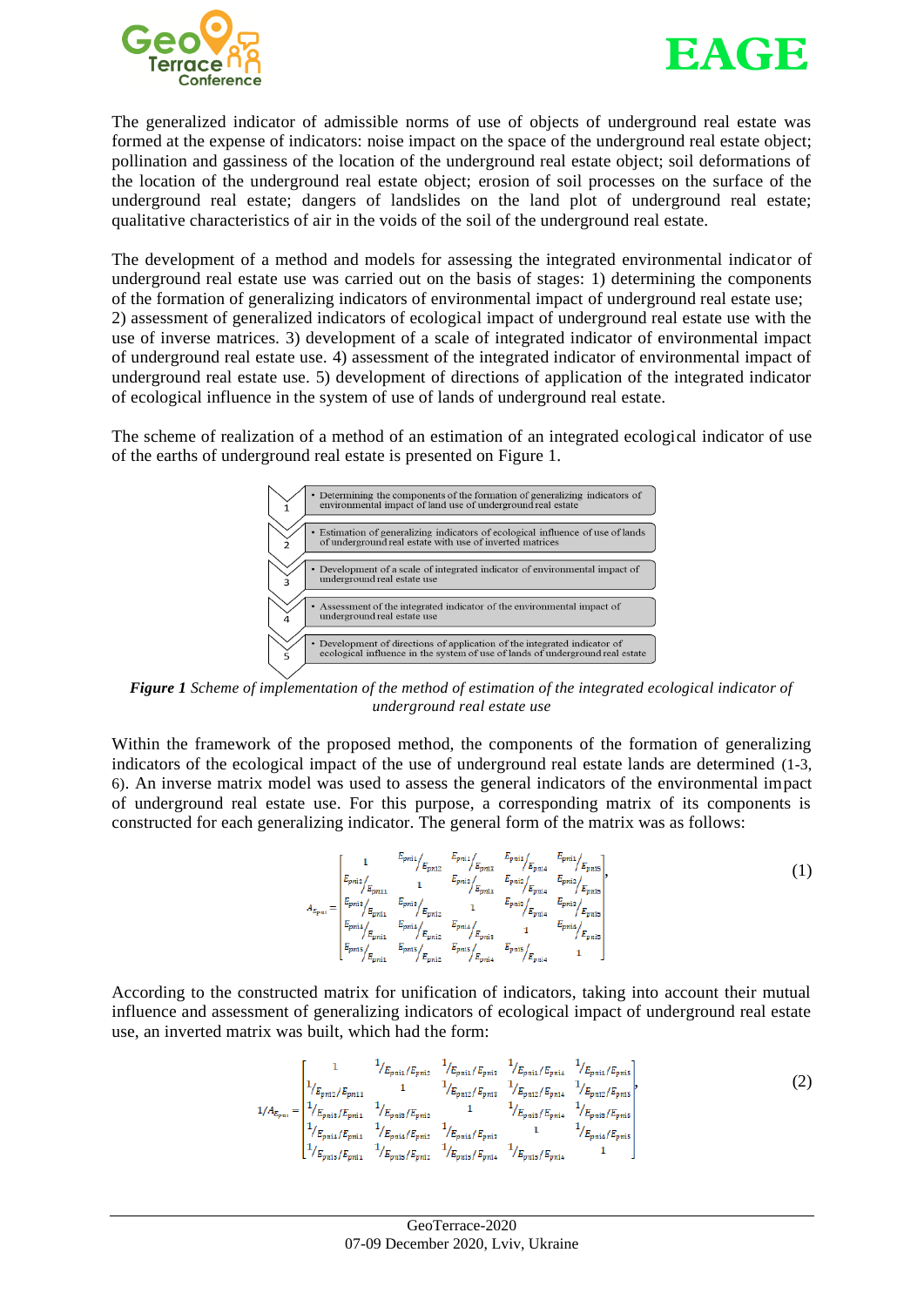



### **Results of investigations**

The results of the assessment of the generalized indicators of the ecological impact of the use of underground real estate lands are presented in Table 1. To determine the environmental impact on the use of underground real estate, it is proposed to develop a scale of an integrated indicator of the environmental impact of underground real estate use (Table 2).

*Table 1 The results of the assessment of generalized indicators of the environmental impact of underground* 

| real estate use   |       |
|-------------------|-------|
| Summary indicator | Value |
|                   | 2.11  |
|                   | 3.03  |
|                   | 4.86  |

| $\cdots$                    |                                          |
|-----------------------------|------------------------------------------|
| The value of the integrated | The level of influence of the integrated |
| indicator, relative units   | indicator                                |
|                             | Missing                                  |
| $0.01 - 1$                  | Minor                                    |
| $1.01 - 2$                  | Low                                      |
| $2.01 - 3$                  | Insignificant                            |
| $3.01 - 4$                  | Moderate                                 |
| $4.01 - 5$                  | Essential                                |
| $5.01 - 6$                  | Influential                              |
| $6.01 - 7$                  | Considerable                             |
| $7.01 - 8$                  | High                                     |
| $8.01 - 9$                  | Much high                                |
| $9.01 - 10$ and above       | Absolute                                 |
|                             |                                          |

*Table 2 Scale of the integrated indicator of ecological impact of underground real estate* use

Based on the assessment of generalizing indicators, a model of the integrated indicator of the ecological impact of the use of underground real estate lands  $E_{pn}$  was developed, relative units:  $=(E_{\nu n1} * E_{\nu n2} * E_{\nu n3})^{1/3}$  (3). According to the developed model, the value of the integrated indicator of the ecological impact of the use of underground real estate land E\_pn, which is 3.14. Regarding the scale of the integrated indicator of the environmental impact of underground real estate use, the value obtained corresponds to a moderate level, which indicates a very serious impact of environmental factors on land use and location of underground real estate. Development of directions of application of the integrated indicator of ecological influence in system of use of the earths of underground real estate provides along with the account of town-planning, spatial and investment factors, increase of the following indicators: quality of the natural environment of ecological impact on the use of underground real estate; permissible norms for the use of underground real estate; anthropogenic environmental impacts of underground real estate use.

## **Conclusions**

Thus, as a result of the research the previous experience in the field of researches of influence of ecological factors on use of lands of underground real estate is analyzed, the basic problems and prospects of modern use of underground space for building of big cities are defined. The information basis for realization of a method of an estimation of an integrated ecological indicator of use of the earths of underground real estate on the basis of an estimation of components of formation of generalizing indicators of influence on use of underground real estate is developed. The method of estimation of the integrated ecological indicator of underground real estate land use is implemented, which allowed to carry out a quantitative assessment of the influence of ecological factors on the use of underground real estate lands. According to the results of the method, the value of the integrated indicator of the environmental impact of underground real estate use is obtained, which corresponds to a moderate level, which indicates a very serious impact of environmental factors on land use and